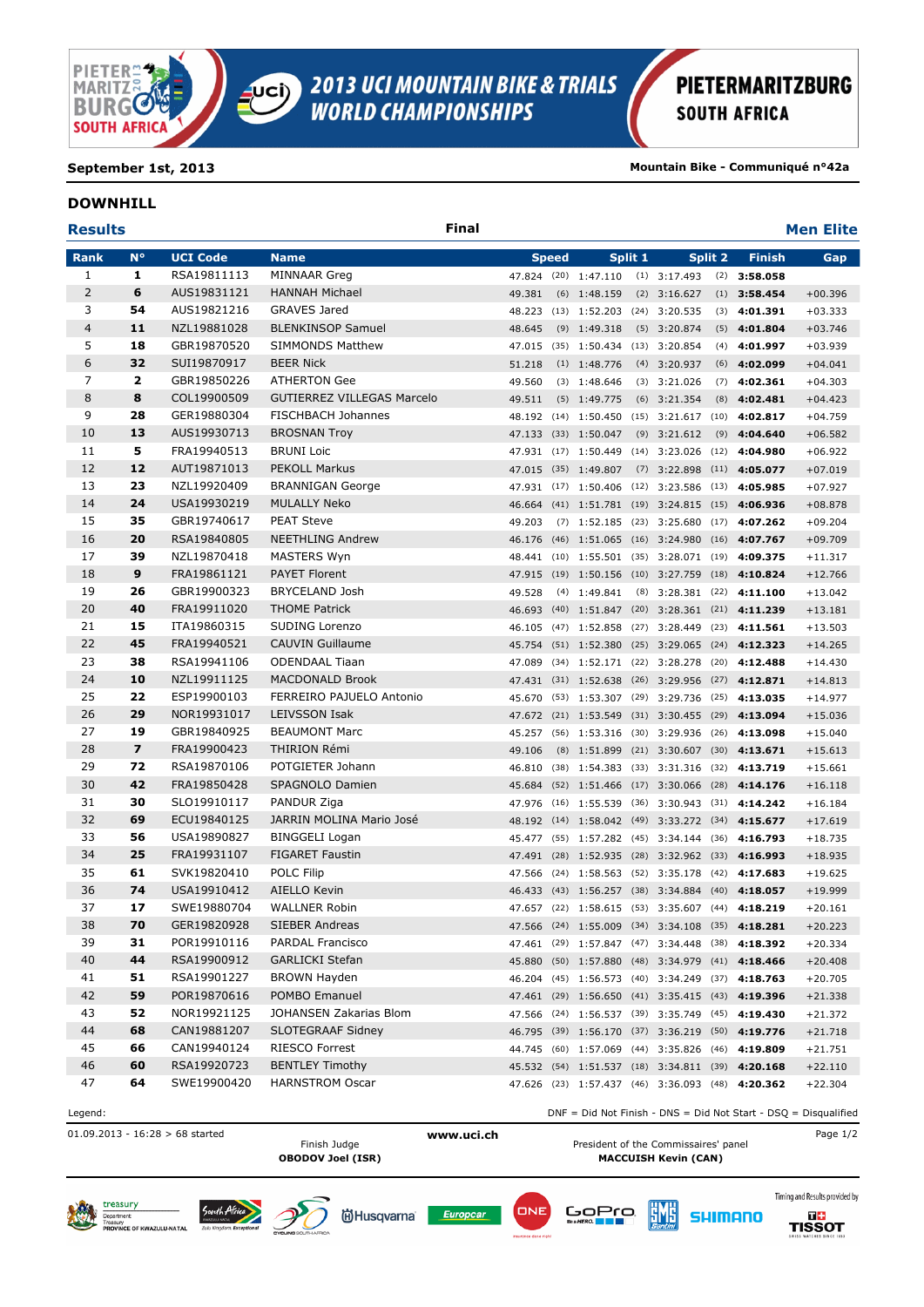

**September 1st, 2013 Mountain Bike - Communiqué n°42a**

### **DOWNHILL**

| <b>Results</b> |             |                 |                            | <b>Final</b> |        |              |                                 |         |                 |         |                                                  | <b>Men Elite</b> |
|----------------|-------------|-----------------|----------------------------|--------------|--------|--------------|---------------------------------|---------|-----------------|---------|--------------------------------------------------|------------------|
| <b>Rank</b>    | $N^{\circ}$ | <b>UCI Code</b> | <b>Name</b>                |              |        | <b>Speed</b> |                                 | Split 1 |                 | Split 2 | <b>Finish</b>                                    | <b>Gap</b>       |
| 48             | 58          | AUT19921127     | <b>GRUBER Manuel</b>       |              |        |              |                                 |         |                 |         | 45.950 (49) 1:53.722 (32) 3:36.081 (47) 4:20.519 | $+22.461$        |
| 49             | 81          | GER19910721     | JAUCH Jasper               |              |        |              |                                 |         |                 |         | 44.865 (58) 1:58.650 (54) 3:37.134 (52) 4:21.527 | $+23.469$        |
| 50             | 63          | RSA19930319     | <b>FEY Alasdair</b>        |              | 44.852 |              | $(59)$ 1:56.968                 |         | $(43)$ 3:36.128 |         | $(49)$ 4:21.558                                  | $+23.500$        |
| 51             | 71          | GER19901213     | <b>TEXTOR Christian</b>    |              | 45.000 |              |                                 |         |                 |         | $(57)$ 1:58.737 (55) 3:38.263 (53) 4:21.815      | $+23.757$        |
| 52             | 80          | NZL19940918     | <b>HAMILTON Louis</b>      |              | 42.299 |              |                                 |         |                 |         | (66) 1:58.244 (50) 3:37.076 (51) 4:22.002        | $+23.944$        |
| 53             | 55          | GER19890805     | <b>STRASSER Benny</b>      |              |        |              |                                 |         |                 |         | 46.376 (44) 1:59.042 (56) 3:40.017 (56) 4:24.119 | $+26.061$        |
| 54             | 62          | SVK19941204     | <b>KNAPEC Martin</b>       |              | 43.805 |              |                                 |         |                 |         | $(63)$ 1:56.931 (42) 3:38.674 (54) 4:24.516      | $+26.458$        |
| 55             | 75          | GER19900817     | <b>BENDER Maximilian</b>   |              |        |              |                                 |         |                 |         | 44.178 (62) 2:01.091 (57) 3:39.941 (55) 4:24.566 | $+26.508$        |
| 56             | 50          | USA19920303     | ROPELATO Mitch             |              | 48.301 |              | $(11)$ 2:10.408                 |         | $(67)$ 3:42.672 |         | $(57)$ 4:24.926                                  | $+26.868$        |
| 57             | 78          | ITA19851202     | MILIVINTI Marco            |              |        |              |                                 |         |                 |         | 46.091 (48) 2:05.291 (64) 3:44.168 (59) 4:28.358 | $+30.300$        |
| 58             | 57          | ARG19891117     | MAIO Jeremias              |              | 40.214 |              | $(68)$ 2:01.825                 |         | $(58)$ 3:43.733 |         | $(58)$ 4:30.077                                  | $+32.019$        |
| 59             | 53          | AUT19940601     | <b>TRUMMER David</b>       |              |        |              | 46.971 (37) 2:03.480            |         | $(60)$ 3:44.535 |         | $(60)$ 4:31.440                                  | $+33.382$        |
| 60             | 41          | ARG19860917     | DE SANTIAGO Santiago       |              | 42.659 |              | $(65)$ 2:03.730                 |         |                 |         | $(61)$ 3:47.731 $(63)$ 4:33.003                  | $+34.945$        |
| 61             | 47          | BRA19910416     | NEVES CRUZ Bernardo        |              | 47.267 |              | $(32)$ 1:58.539                 |         | $(51)$ 3:47.530 |         | $(62)$ 4:33.294                                  | $+35.236$        |
| 62             | 49          | JPN19800422     | <b>IDEGAWA Naoki</b>       |              | 42.769 |              | $(64)$ 2:04.504                 |         | $(63)$ 3:47.438 |         | $(61)$ 4:33.759                                  | $+35.701$        |
| 63             | 3           | CAN19891125     | <b>SMITH Steve</b>         |              | 50.190 |              | $(2)$ 2:08.837                  |         | $(65)$ 3:50.564 |         | $(65)$ 4:35.253                                  | $+37.195$        |
| 64             | 48          | JPN19920426     | SHIMIZU Kazuki             |              | 46.448 |              | $(42)$ 2:02.374                 |         | $(59)$ 3:49.999 |         | $(64)$ 4:37.544                                  | $+39.486$        |
| 65             | 79          | BRA19841225     | <b>GIACOMOZZI Nataniel</b> |              | 44.204 |              | $(61)$ 2:04.191 $(62)$ 3:50.867 |         |                 |         | $(66)$ 4:37.840                                  | $+39.782$        |
| 66             | 16          | GBR19910920     | <b>HART Danny</b>          |              | 48.285 |              | $(12)$ 2:09.026                 |         | $(66)$ 3:52.249 |         | $(67)$ 4:42.621                                  | $+44.563$        |
| 67             | 14          | USA19871224     | <b>GWIN Aaron</b>          |              | 42.263 |              | $(67)$ 2:13.596                 |         | $(68)$ 4:06.516 |         | $(68)$ 4:58.494                                  | $+1:00.436$      |
| 68             | 4           | AUS19850721     | <b>HILL Samuel</b>         |              |        |              |                                 |         |                 |         | 47.521 (27) 1:50.387 (11) 3:24.228 (14) 7:21.520 | $+3:23.462$      |
|                | 65          | CZE19851126     | <b>CHARVAT Matej</b>       |              |        |              |                                 |         |                 |         | <b>DNS</b>                                       |                  |

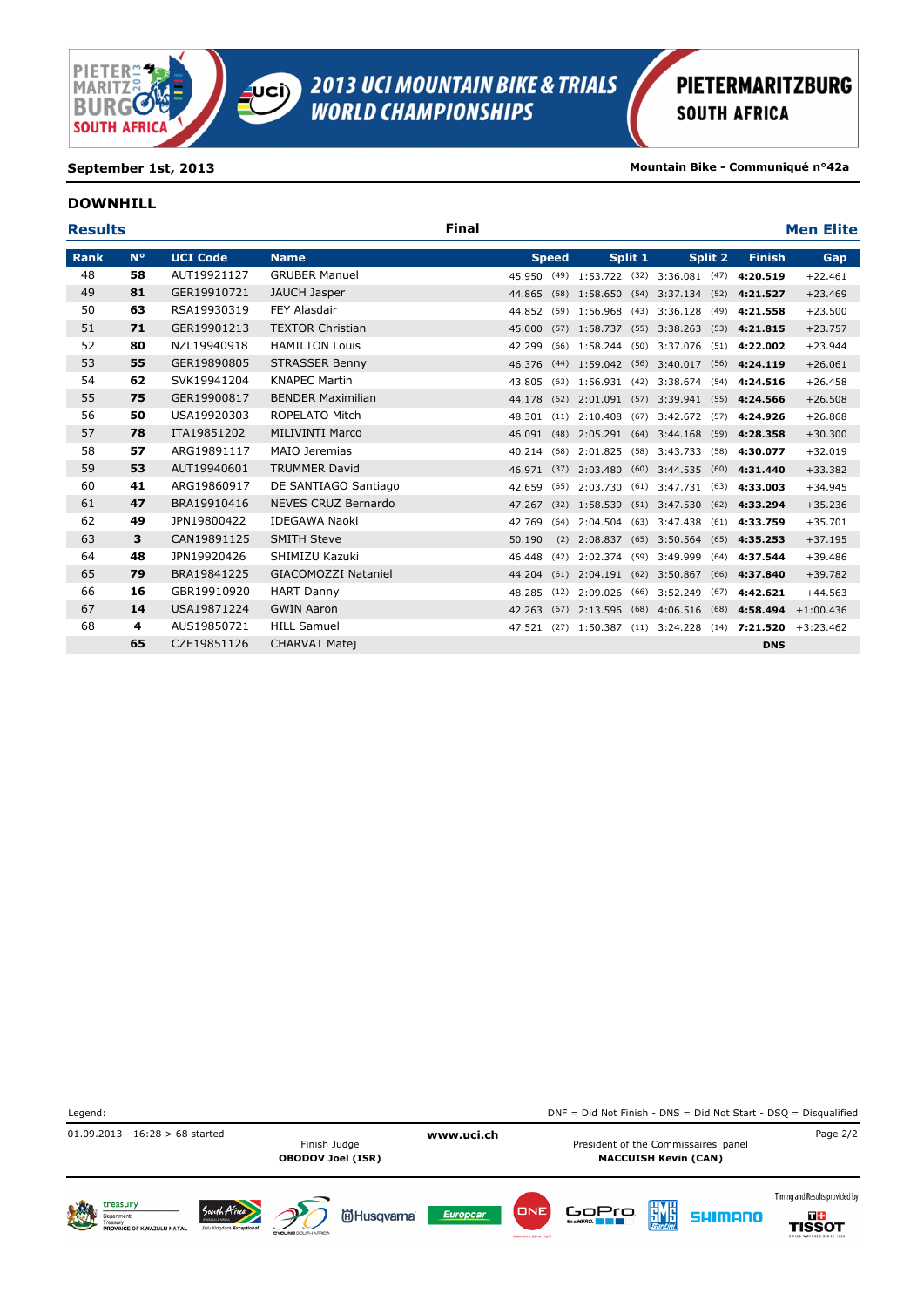

**September 1st, 2013 Mountain Bike - Communiqué n°42b** 

## **DOWNHILL**

## **Ranking by Nation Men Elite Men Elite Men Elite Men Elite Men Elite**

| The ranking by nation is calculated by adding the points scored by the 3 best placed riders of each nation (Art. 9.2.036) |  |
|---------------------------------------------------------------------------------------------------------------------------|--|
|                                                                                                                           |  |

| <b>Rank</b>             | <b>National Team</b>                  | Rank           | Points   | <b>Total</b> |
|-------------------------|---------------------------------------|----------------|----------|--------------|
| $\mathbf{1}$            | <b>AUSTRALIA</b>                      |                |          | 192          |
|                         | <b>HANNAH Michael</b>                 | $\overline{2}$ | 67       |              |
|                         | <b>GRAVES Jared</b>                   | 3              | 66       |              |
|                         | <b>BROSNAN Troy</b>                   | 10             | 59       |              |
| $\overline{2}$          | <b>GREAT BRITAIN</b>                  |                |          | 180          |
|                         | SIMMONDS Matthew                      | 5              | 64       |              |
|                         | <b>ATHERTON Gee</b>                   | $\overline{7}$ | 62       |              |
|                         | <b>PEAT Steve</b>                     | 15             | 54       |              |
| 3                       | <b>NEW-ZEALAND</b>                    |                |          | 173          |
|                         | <b>BLENKINSOP Samuel</b>              | 4              | 65       |              |
|                         | <b>BRANNIGAN George</b>               | 13             | 56       |              |
|                         | <b>MASTERS Wyn</b>                    | 17             | 52       |              |
| 4                       | <b>SOUTH AFRICA</b>                   |                |          | 167          |
|                         | MINNAAR Greg                          | $\mathbf{1}$   | 68       |              |
|                         | <b>NEETHLING Andrew</b>               | 16             | 53       |              |
|                         | <b>ODENDAAL Tiaan</b>                 | 23             | 46       |              |
| 5                       | <b>FRANCE</b>                         |                |          | 158          |
|                         | <b>BRUNI Loic</b>                     | 11             | 58       |              |
|                         | <b>PAYET Florent</b>                  | 18             | 51       |              |
|                         | <b>THOME Patrick</b>                  | 20             | 49       |              |
| 6                       | <b>UNITED STATES OF AMERICA</b>       |                |          | 124          |
|                         | MULALLY Neko                          | 14             | 55       |              |
|                         | <b>BINGGELI Logan</b>                 | 33             | 36       |              |
|                         | AIELLO Kevin                          | 36             | 33       |              |
| $\overline{\mathbf{z}}$ | <b>GERMANY</b>                        |                |          | 111          |
|                         | FISCHBACH Johannes                    | 9              | 60       |              |
|                         | <b>SIEBER Andreas</b><br>JAUCH Jasper | 38<br>49       | 31<br>20 |              |
| 8                       | <b>AUSTRIA</b>                        |                |          | 88           |
|                         | <b>PEKOLL Markus</b>                  | 12             | 57       |              |
|                         | <b>GRUBER Manuel</b>                  | 48             | 21       |              |
|                         | <b>TRUMMER David</b>                  | 59             | 10       |              |
| $\boldsymbol{9}$        | <b>NORWAY</b>                         |                |          | 69           |
|                         | <b>LEIVSSON Isak</b>                  | 26             | 43       |              |
|                         | JOHANSEN Zakarias Blom                | 43             | 26       |              |
| 10                      | <b>SWITZERLAND</b>                    |                |          | 63           |
|                         | <b>BEER Nick</b>                      | 6              | 63       |              |
| 11                      | <b>COLOMBIA</b>                       |                |          | 61           |
|                         | GUTIERREZ VILLEGAS Marcelo            | 8              | 61       |              |
| 12                      | <b>ITALY</b>                          |                |          | 60           |
|                         | SUDING Lorenzo                        | 21             | 48       |              |
|                         | MILIVINTI Marco                       | 57             | 12       |              |
| 13                      | <b>PORTUGAL</b>                       |                |          | 57           |
|                         | PARDAL Francisco                      | 39             | 30       |              |
|                         | POMBO Emanuel                         | 42             | 27       |              |
| 14                      | <b>CANADA</b>                         |                |          | 55           |
|                         | SLOTEGRAAF Sidney                     | 44             | 25       |              |
|                         | RIESCO Forrest                        | 45             | 24       |              |
|                         | <b>SMITH Steve</b>                    | 63             | 6        |              |
|                         |                                       |                |          |              |

01.09.2013 - 16:29 **www.uci.ch** Page 1/2



Europcar



**EME** 



Timing and Results provided by